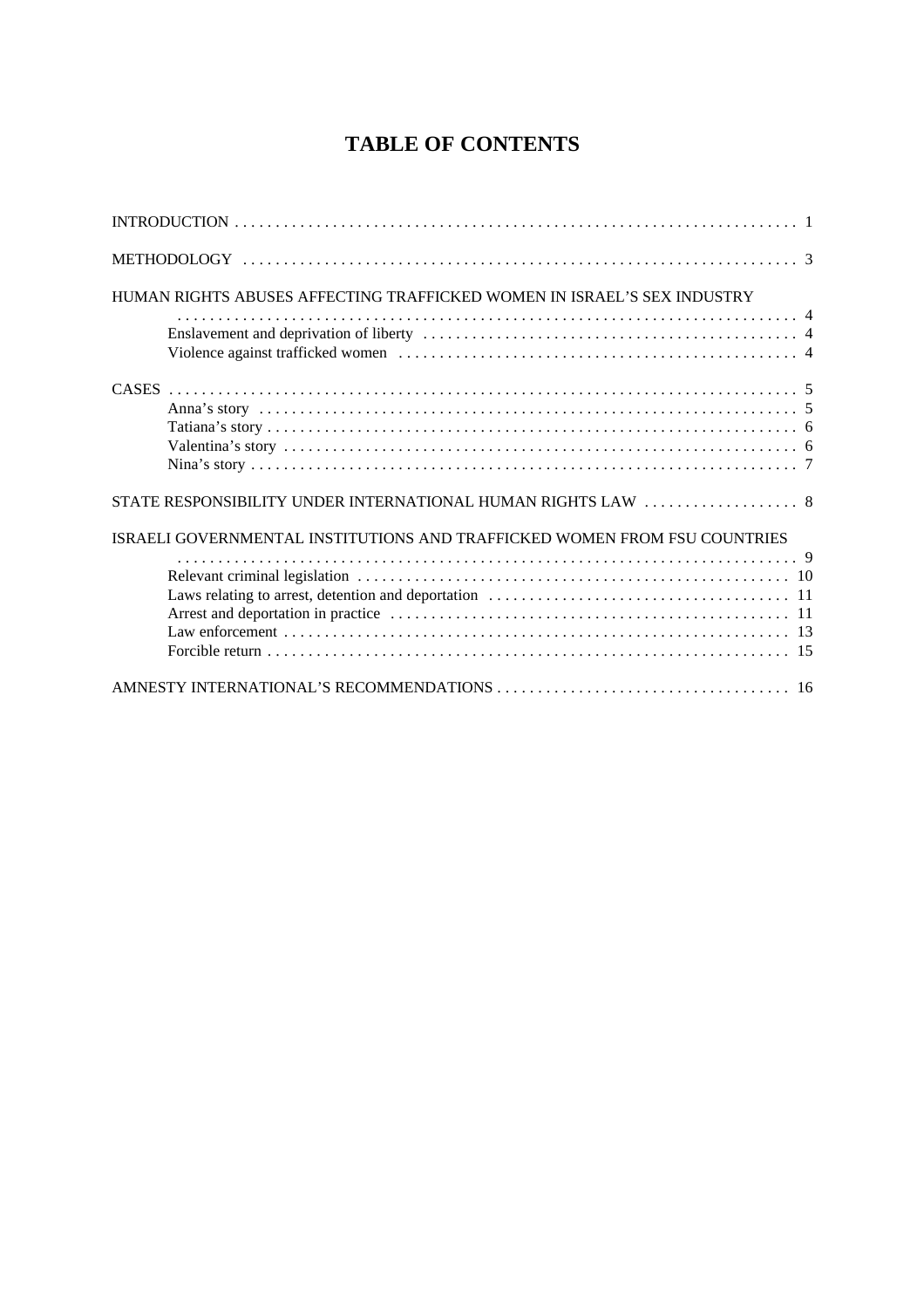# **ISRAEL**

## **Human rights abuses of women trafficked from countries of the former Soviet Union into Israel's sex industry**

## **INTRODUCTION**

Every year hundreds of women are trafficked from countries of the former Soviet Union (FSU) for the purpose of working in Israel's sex industry. Many of these women are subjected to human rights abuses in Israel, such as violent assaults, enslavement and other restrictions on their liberty at the hands of traffickers, pimps or others involved in Israel's sex industry. The Israeli government has failed to take adequate measures to prevent, investigate, prosecute and punish human rights abuses committed against trafficked women in the context of trafficking. In addition, their plight is compounded by the absence of any asylum adjudication procedure in Israel despite its ratification of the 1951 Convention relating to the Status of Refugees. This in turn makes trafficked women vulnerable to the possibility of being forcibly returned to countries where they risk being subjected to human rights abuses.

In recent years, increased attention has been devoted to the global phenomenon of trafficking in persons. However, there has been a marked tendency on the part of governmental and intergovernmental actors to conceive trafficking in persons as smuggling, thereby mistaking it simply for an infringement of immigration, labour or criminal legislation and focussing on it exclusively in the larger context of transnational organized crime. In turn, this approach has resulted in an oversimplification of the phenomenon which has been detrimental to the development of prevention strategies to combat the human rights abuses to which trafficked persons are subjected in the context of trafficking, whether at the hands of the traffickers themselves or at the hands of state agents.

The trafficking of women and girls for work in the sex industry has been a specific focus of attention.<sup>1</sup> World-wide, a significant proportion of women trafficked within or across national borders for work in the sex industry are subjected to human rights abuses in the context of trafficking. The abuses range from violent assaults, including torture, to enslavement. Although non-state actors, in this case traffickers, pimps or others involved in the sex industry, who all ultimately provide the demand for trafficked women, are the most common perpetrators of such human rights abuses, these abuses take place in an environment which facilitates their perpetration as a result of the authorities' complicity, acquiescence or, at best, inadequate response.

To date, however, there is no universally accepted definition of "trafficking in persons", let alone of "trafficking" of women for work in the sex industry. Much of the data reported through various channels about trafficking of women for work in the sex industry is anecdotal and difficult to

<sup>&</sup>lt;sup>1</sup>The term women shall be taken in this report to include girls as well.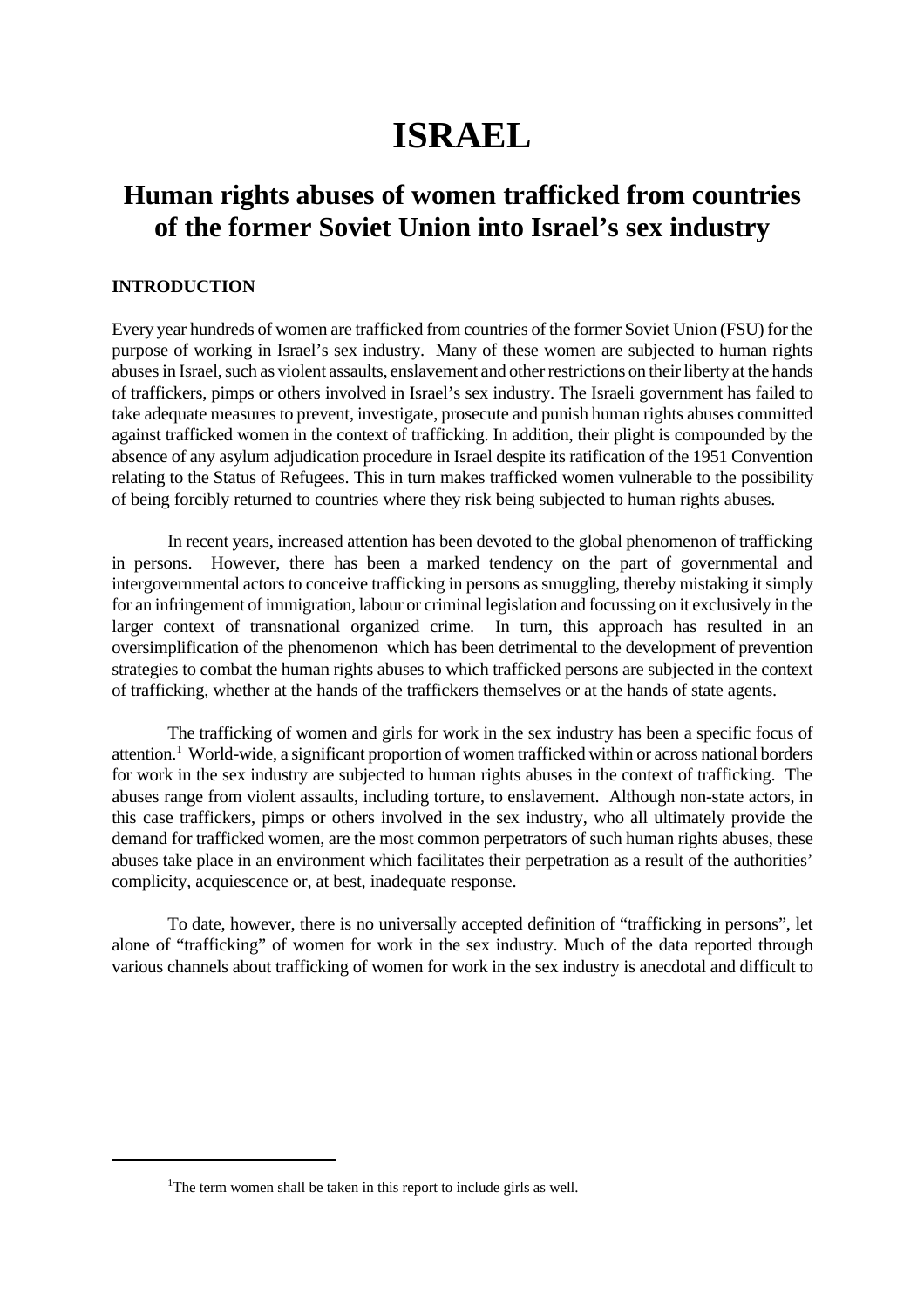document. The magnitude of trafficking in persons as a global phenomenon is also highly contested.<sup>2</sup> Nevertheless, with respect to trafficking of women, the following elements are not contested:

- each year, women constitute a large proportion of the overall number of people trafficked, that is transferred within or across national borders from their place of habitual residence;
- women are trafficked world-wide, primarily from South to North, but also increasingly from South to South; trafficking in women has been reported from Latin America to southern Europe and the Middle East, from south-east Asia to the Middle East and central and northern Europe, from South America to North America and Europe, and from eastern Europe to western Europe; there are signs of a "new" wave of women trafficked for work in the sex industry from countries of the FSU to the Middle East;<sup>3</sup>
- the illicit movement of women takes place at the hands of "traffickers", loosely defined as people profiteering from organizing, carrying out or otherwise facilitating the illicit transit of persons;
- the majority of trafficked women find themselves trapped in debt bondage, servitude or slavery-like conditions as a result of being trafficked;
- one of the reasons ultimately driving trafficking in women is demand for their employment be it "voluntary" or "coerced" -- in the sex industry;
- many of the women trafficked for work in the sex industry are subjected to human rights abuses directly resulting from being trafficked;
- there is evidence that the fewest trafficking-related human rights abuses occur at the women's places of habitual residence, while such abuses often commence at transit locations, and they become more prevalent at the final destination;
- trafficking in women reaps huge financial profits to the traffickers and has, therefore, seen an ever-increasing involvement on the part of international organized crime; and finally,
- since trafficking of women was placed on the international agenda as a global phenomenon in the early 1990s, governmental and intergovernmental responses have been inadequate, and in the main, have focussed on combatting organised crime without paying sufficient attention to supporting trafficked women's specific needs, and developing strategies for preventing, investigating, punishing and providing adequate remedies for human rights abuses committed against trafficked women as a result of their being trafficked.

<sup>&</sup>lt;sup>2</sup> According to the Report of the Special Rapporteur on violence against women, submitted to the 56<sup>th</sup> session of the UN Commission on Human Rights: "The United States State Department recently claimed that 50,000 women are reportedly trafficked into the United States each year. The International Organization for Migration has been cited as estimating that 500,000 women are trafficked into Western Europe alone. The United Nations has estimated that 4 million persons are trafficked each year. Such figures are unreliable, however. Because of the underground nature of trafficking, reliable statisticsare difficult, if not impossible, to collect. Further, the lack of a clear definition of trafficking poses a further limitation in the compilation of figures or statistics. Often, both governmental and nongovernmental sources treat undocumented immigrants as one category irrespectiveof whether such immigrants were smuggled or trafficked." E/CN.4/2000/68, para. 72

<sup>&</sup>lt;sup>3</sup>Sources: Sietske Altink, "Stolen Lives - trading women into sex and slavery", Scarlet Press, London, 1995 and "Trafficking and Prostitution: The Growing Exploitation of Migrant Women from Central and Eastern Europe", International Organization for Migration, 1995, at

http://www.iom.int/IOM/Publications/books\_studies\_surveys/MIP\_traff\_women\_eng.htm, Chapter Two.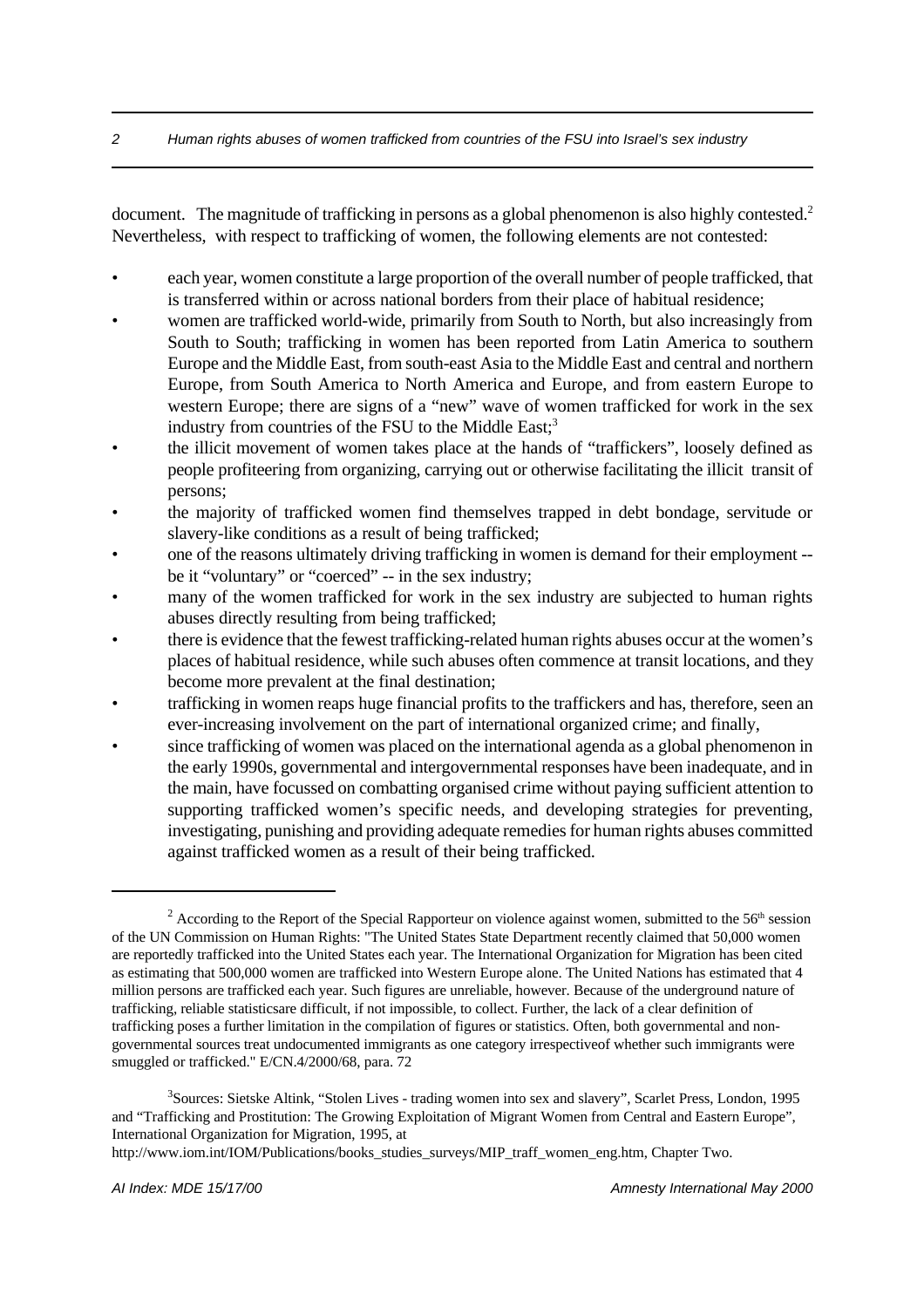Pursuant to its mandate, Amnesty International wishes to draw attention first and foremost to the human rights abuses to which trafficked women are subjected in the context of trafficking.

## **METHODOLOGY**

In April and May 1999, a delegation consisting of representatives of Amnesty International's International Secretariat and Amnesty International - Israel conducted a research mission to investigate the situation in Israel of women trafficked from FSU countries. During their visit Amnesty International's delegates received extensive access to government officials and held meetings with various officials in the Israeli Ministry of Justice, the Ministry of the Interior, Neve Tirza Prison and the Israel Police, as well as officials working in the Russian Consulate. The delegates received permission to interview a number of trafficked women detained in Neve Tirza Prison. The delegates also met with individuals working in non-governmental organizations, such as the Israel Women's Network and the Hotline for Foreign Workers in Detention, who work with or on behalf of trafficked women in Israel. In March 2000, Amnesty International wrote to Ehud Barak, the Prime Minister, Yossi Beilin, the Minister of Justice, Nathan Sharansky, the Minister of the Interior, and Shlomo Ben-Ami, the Minister of Public Security, raising its concerns about human rights abuses perpetrated in Israel against women trafficked from FSU countries to work in Israel's sex industry. At the time of writing this report, no response had been received from these officials.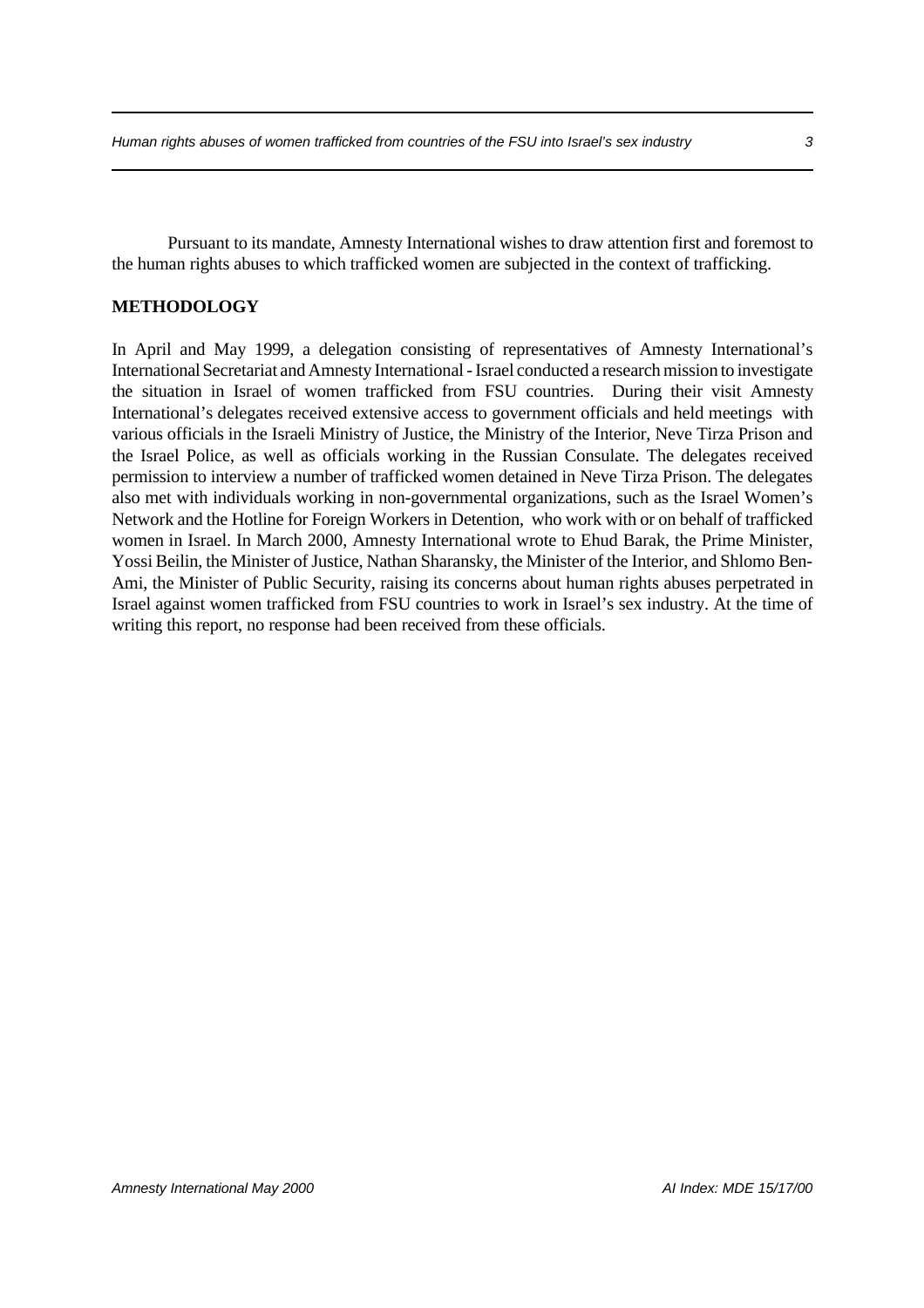## **HUMAN RIGHTS ABUSES AFFECTING TRAFFICKED WOMEN IN ISRAEL'S SEX INDUSTRY**

Although official statistics are not available, it is widely believed that in the past few years thousands of women, including some girls, from FSU countries have been trafficked to Israel to work in the sex industry. Under Israeli laws, virtually all these women are illegal aliens. They are in Israel without work permits or with false documents, which makes them particularly vulnerable to human rights abuses at the hands of traffickers, pimps and others involved in Israel's sex industry. Amnesty International has received many reports of trafficked women being subjected to various human rights abuses, such as enslavement and other restrictions on their liberty, as well as torture, including rape and other forms of sexual abuse.

### **Enslavement and deprivation of liberty**

Amnesty International has received information indicating that in many instances women trafficked from FSU countries are literally bought and sold for large sums of money, often in auctions where they are purchased by the highest bidder. Some are held in debt bondage where they are forced to work to pay off large sums of money. Some women are kidnapped against their will in FSU countires or are lured to Israel under false pretences, and brought to work in the sex industry. Their "owners" restrict their movements in order to prevent them from leaving. There are many reports of women being imprisoned by their "owners" in locked houses and apartments and prevented from going out unaccompanied. There are also frequent reports of trafficked women's passports and other travel documents being taken away by their "owners" in order to prevent them from leaving the country. In some cases, the misappropriation by "owners" of the women's means of identification is also used to force them into the sex industry.

### **Violence against trafficked women**

Women trafficked to Israel are frequently either threatened with or subjected to violence, including rape and other forms of sexual abuse, particularly if they refuse to have sex with customers or try to escape. There are reports of women being forced to have sex against their will with large numbers of men each day. Traffickers and others working in the sex industry sometimes issue threats against the lives and persons of trafficked women and their families, if they should leave the country and return to their countries of residence, or if they should provide intelligence to law enforcement agencies or testify in criminal prosecutions.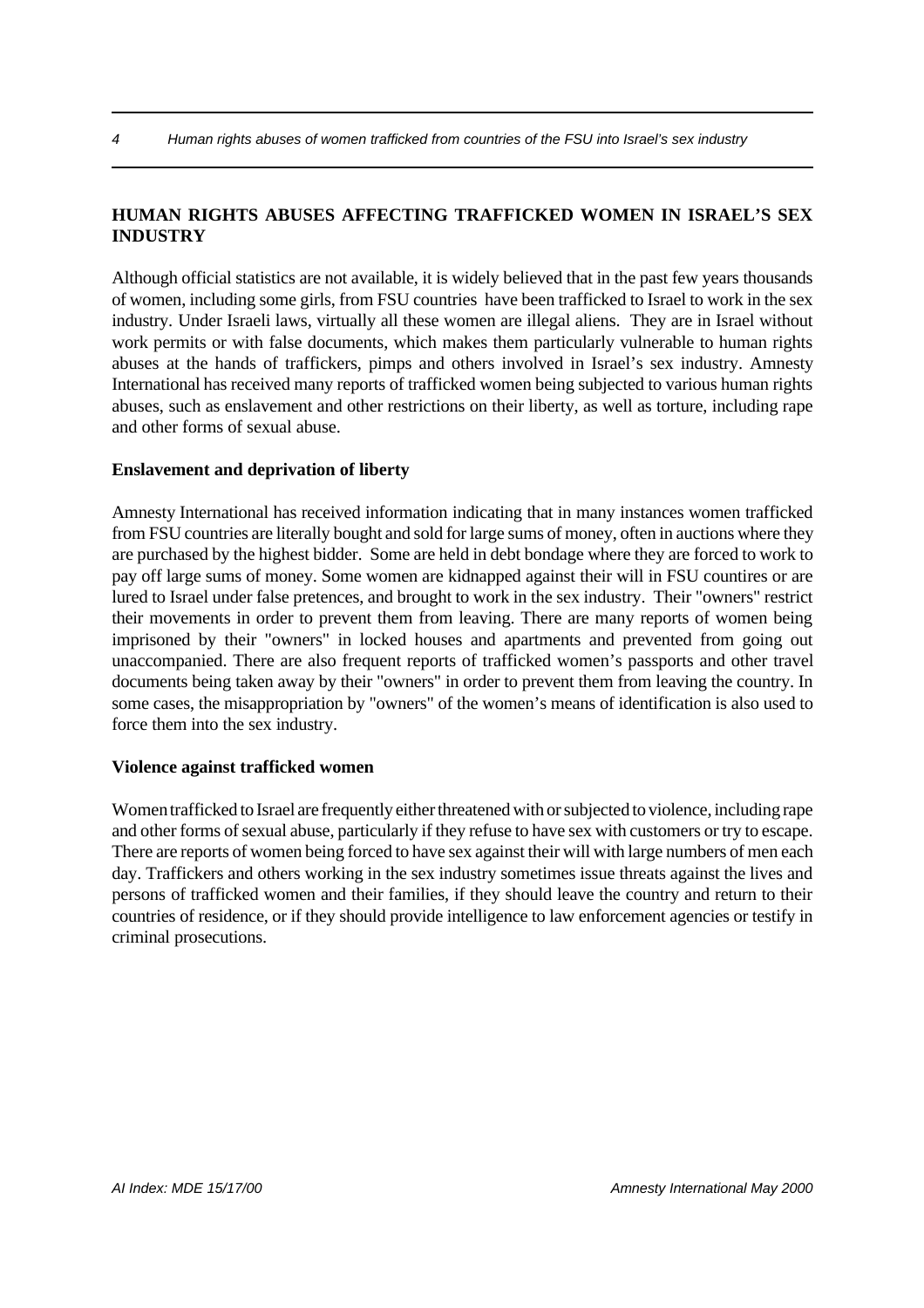### **CASES**

In the course of its visit to Israel in April and May 1999, an Amnesty International delegation visited Neve Tirza Prison and interviewed several women, including four who were being held in connection with their involvement in the sex industry and were awaiting deportation to FSU countries. As the following cases show, the response of the authorities has frequently compounded the problem by treating trafficked women who are subjected to human rights abuses as criminals and illegal aliens, rather than as victims of these abuses.

All names have been changed to protect the identities of the women involved.

#### **Anna's story**

*"I don't know the outcome of the trial. I only know that Arthur [the pimp] is at liberty. I talked to him on the phone. When the police arrested us they did not allow us to take our things with us, so they are still there. Arthur knows my address in St Petersburg and my telephone number because he kept my passport. I have a small daughter, eight years old there. He threatened that he would find me in Russia, at home, if I did not do what he wanted me to."* 

Anna, a 31-year-old physics teacher from St Petersburg in the Russian Federation arrived in Israel on a tourist visa in October 1998. She had been lured to Israel by the promise of a job earning US\$1,000 a month, 20 times her salary in the Russian Federation. The Israeli national who had offered her the job made it clear that she would be involved in the sex industry, but promised her good working conditions. She was completely unprepared for the treatment that awaited her.

Anna was met at the airport and taken to an apartment. Her passport was taken from her and she was locked in the apartment with six other women from FSU countries. She was auctioned twice. On the second occasion she was bought for US\$10,000 and taken to work in Haifa, where she was held together with two other women. The apartment in which she was held had bars on the windows. The women were rarely allowed to leave the apartment and never allowed out alone. Much of the money that they earned was taken from them in "fines", money extorted from them by their pimps.

In March 1999 Anna was arrested for involvement in prostitution after a police raid on the apartment where she was being held. In court the police alleged that Anna had signed statements admitting to involvement in prostitution -- but all the documents were in Hebrew, a language Anna neither reads nor writes. She later discovered that she had been accused of running a brothel.

Anna was held at the Kishon detention centre for almost a month awaiting deportation. During that time she was not allowed to talk to the Russian Consul. The reason for her detention was apparently that the authorities wanted her to testify against the pimp. But the authorities never told Anna this or asked for her consent to act as a witness.

### **Tatiana's story**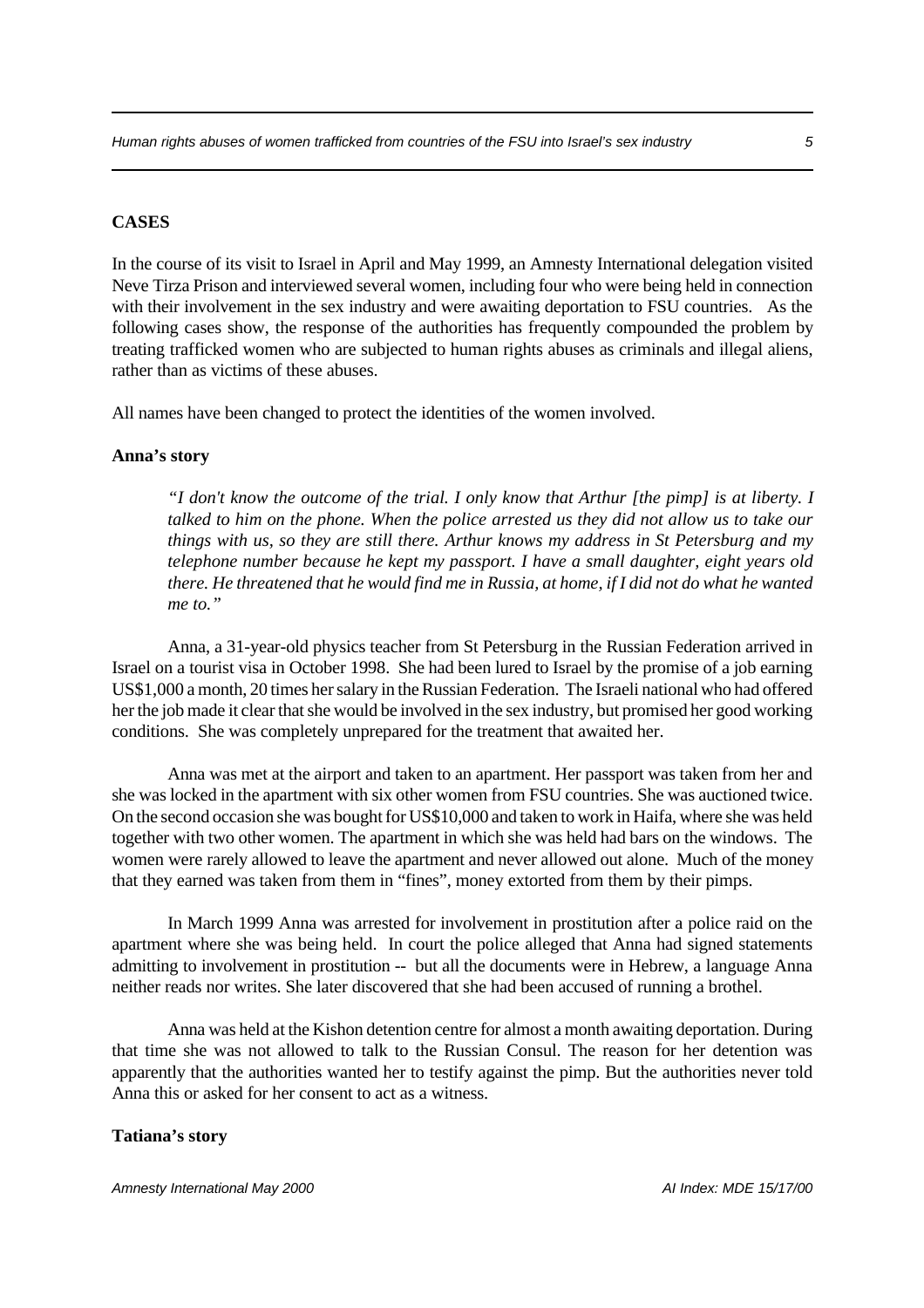Tatiana arrived in Israel from Belarus in April 1998 on a tourist visa. She had been promised a job working 12 hours a day as a cleaner in a hotel in the resort of Eilat. She was told the job would pay her enough to support her mother and her six-year-old son.

Tatiana was met in Eilat by a man pretending to be from the hotel where she was to be employed. He took her to a brothel, where she was forced to work in the sex industry against her will and told that she would have to repay her "sale price" and the travel costs.

Tatiana made various plans to escape. She was finally released from the brothel after a police raid -- a friend of hers had contacted the Belarus Consulate who contacted the police. Tatiana was taken into custody as an illegal immigrant and detained in Neve Tirza Prison awaiting deportation.

Three days after her arrest, Tatiana found an anonymous note on her prison bunk threatening to kill her and punish her family if she spoke out about what had happened to her. Tatiana wanted to testify against her captors in Eilat, but she was terrified that if she did so and was returned to Belarus the traffickers would meet her at the airport or come to her home, since they knew all her passport details and the address of her family.

A petition was made to the Chief of Police explaining that if Tatiana had no protection it would be unreasonably dangerous for her to testify in court. He replied that the Israel Police could not guarantee anyone's safety outside Israel and offered only "minimal protection" for Tatiana. She testified in June 1999 and was deported later that same month. Despite her request that she be flown to Poland or Lithuania and then allowed to cross into Belarus by car, the Israeli authorities deported her directly to Belarus. She was reportedly met by a male relative and taken to an unknown location. Tatiana's fate after that is unknown.

#### **Valentina's story**

*"I had a nervous break-down. I wanted to escape from this place and asked a client to help me. He turned out to be one of them and I was beaten up by the owners. There was nowhere to run -- there were bars on the windows and bodyguards all the time, day and night."*

Valentina, a 27-year-old psychologist and a social worker, arrived in Israel in August 1998 from Moldova. She believed she was going to work as a company representative. Her travel and visa were arranged by the Israeli national who had offered her the job.

Valentina was met at the airport and taken to a hotel. The following day her money, passport and return ticket were taken from her and she was taken to an apartment where she was held for two months.

"*The conditions were terrible. One girl was kept to work in the basement for eight months. It was damp there and she got tuberculosis as a result. Most of the girls had different diseases -- venereal and others related to their reproductive organs. I do not wish even to my enemies to go through what we went through*."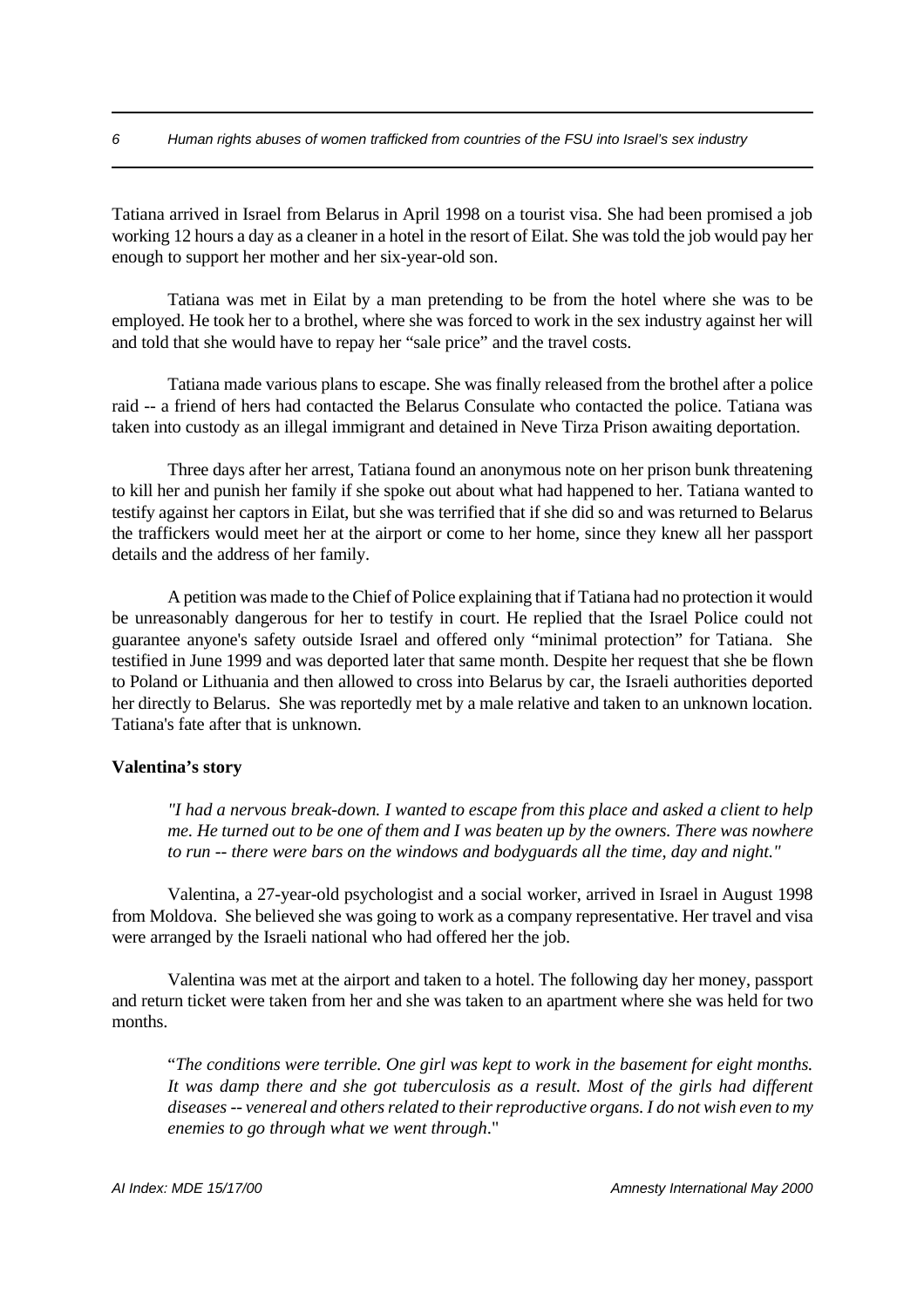Valentina eventually succeeded in escaping with another woman by jumping from the first floor of an apartment building. The women returned to the brothel in order to help another friend to escape and were caught up in a police raid on the apartment. Valentina was arrested in March 1999 for not having proper documents or a visa. Although she was pleased that the police had raided the brothel, she was afraid to testify against the man who sold her to the brothel owners because he knew the whereabouts of her family in Ukraine. The Ukrainian Consul visited her only once following her arrest. Valentina did not know how long the Israeli authorities intended to hold her or when she would be allowed to go home.

## **Nina's story**

*"I want to go home but it is possible the trial* [of X, the man accused of raping her] *may not happen for six months. I also want to make sure that X ... goes to prison.*" *"Deportation orders are not intended for keeping witnesses in detention. Foreigners without permits are only detained so that they leave Israel and do it quickly."* Batya Karmon, head of the Department of Aliens and Visas at the Ministry of the Interior <sup>4</sup>

*"She is a criminal. She resided in Israel without a permit. It was obvious that she would not testify if she was not detained."*

Moshe Nissan, Haifa Police Spokesperson

Nina, a 19-year-old from Minsk in Belarus, arrived in Israel in late 1998 on a tourist visa. She knew that she would be working in the sex industry, but had been promised good working conditions. After about three months working in a brothel in Haifa, she was abducted at gunpoint, "sold" for US\$1,000, beaten and raped. She escaped and returned to the first brothel in an attempt to earn enough money to pay for her flight back to Belarus.

Nina was arrested by the police in a raid on a massage parlour in Tel Aviv in March 1999. She was imprisoned in Neve Tirza Prison on the basis of a deportation order issued by the Ministry of the Interior. However, even though she had a valid passport and a ticket, she was not deported because the Haifa District Attorney's Office issued an order prohibiting her from leaving Israel to ensure that she testified in a criminal case being brought against the three men who had abducted and raped her. She was finally deported in June 1999 after having been held in Neve Tirza for more than two months.

Nina's plight was brought to the attention of various Israeli officials by the Hotline for Foreign Workers in Detention and reached the pages of the Israeli daily *Yediot Aharanot* in May 1999. Various government officials interviewed by the newspaper denied responsibility for her detention. A prosecutor from the Office of the State Attorney in Haifa commented: "I didn't know that the girl was detained until the Hotline contacted me. I will make every effort to have her finish her testimony in one day so she can be released."

<sup>4</sup> *Yediot Aharonot*, 23 May 1999.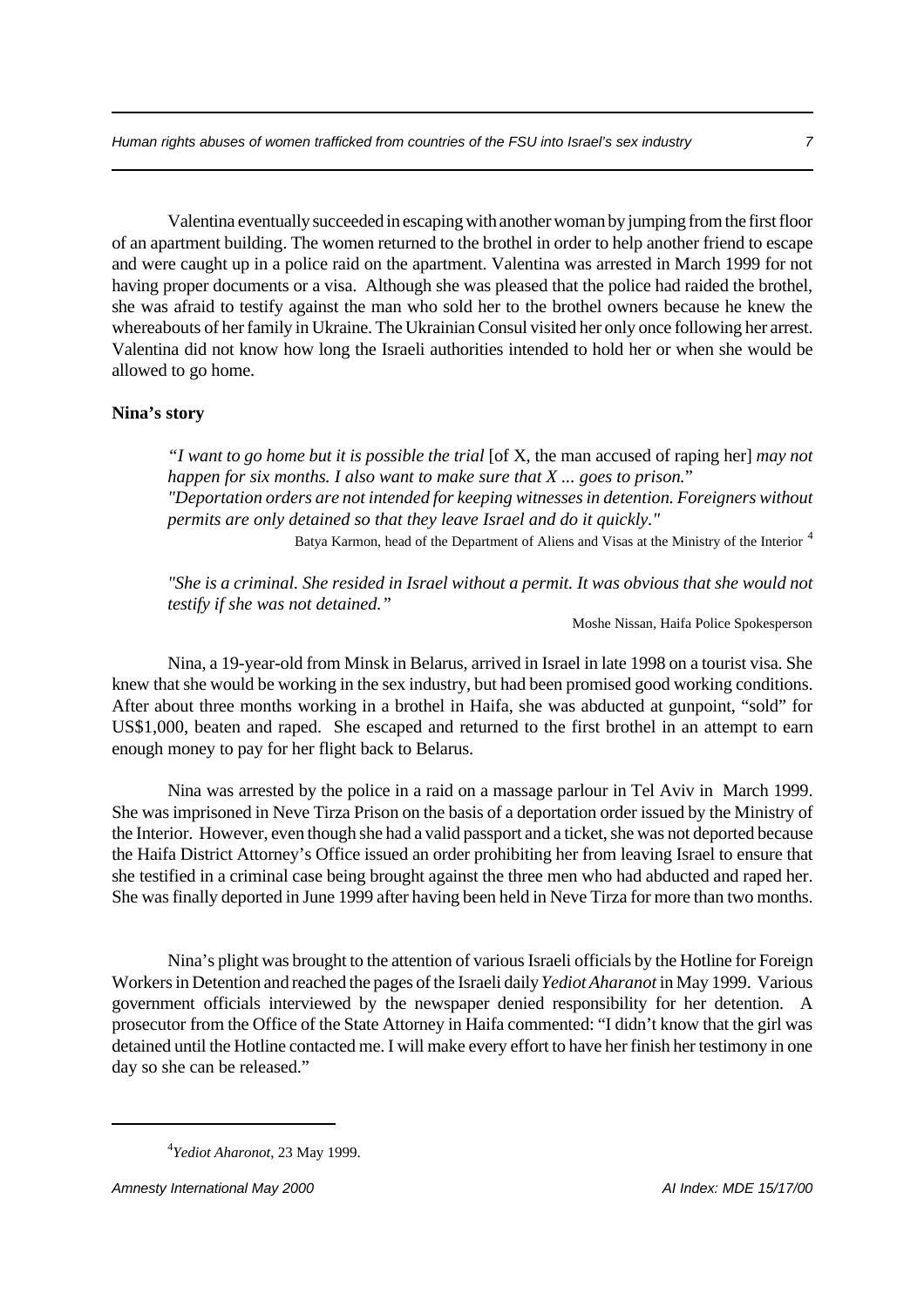## **STATE RESPONSIBILITY UNDER INTERNATIONAL HUMAN RIGHTS LAW**

Under international human rights law, states are responsible for protecting people against human rights abuses by private persons. Such responsibility is enshrined in all the core human rights treaties. For example, Article 2(1) of the International Covenant on Civil and Political Rights (ICCPR) requires a state party to ensure to all individuals within its territory the rights guaranteed in the Covenant, an obligation which, according to the Human Rights Committee, extends to protecting against acts inflicted by people acting in their private capacity.<sup>5</sup> In this connection, under international law, states are required to exercise due diligence in preventing, investigating, prosecuting and providing an effective remedy for human rights abuses committed by private individuals. If the state fails to do so, it will be regarded under international law as having responsibility for these abuses, and therefore deemed to have violated its international obligations.

With respect to the deprivation of liberty, violence and enslavement to which women trafficked to Israel have been subjected, several provisions in international human rights instruments are relevant. Article 7 of the ICCPR, which Israel ratified in 1991, states that no one should be subjected to torture or to cruel, inhuman or degrading treatment or punishment. The Human Rights Committee has stated in its General Comment 20, an authoritative interpretation of Article 7 of the Covenant, that "[i]t is the duty of the State party to afford everyone protection through legislative and other measures as may be necessary against the acts prohibited in Article 7, whether inflicted by people acting in their official capacity, outside their official capacity *or in a private capacity*" [emphasis added].<sup>6</sup> In addition, Article 8 of the Covenant prohibits slavery and Article 9 guarantees the right to liberty and security of person. Article 6 of the Convention on the Elimination of All Forms of Discrimination against Women, also ratified by Israel in 1991, states: "States Parties shall take all appropriate measures, including legislation, to suppress all forms of traffic in women and exploitation of prostitution".

## **ISRAELI GOVERNMENTAL INSTITUTIONS AND TRAFFICKED WOMEN FROM FSU COUNTRIES**

The Israeli government has failed to take adequate measures to prevent, investigate, prosecute and punish human rights abuses committed against trafficked women. In general, trafficked women are effectively treated as criminals by the various Israeli agencies with whom they come in contact, rather than as victims of human rights abuses. This is so even though many of them have been subjected to

<sup>5</sup>The Human Rights Committee is a body of independent experts established pursuant to Article 28 of the ICCPR to monitor compliance with and implementation of the provisions of the Covenant by States Parties.

<sup>6</sup>General Comment 20, Article 7 (Forty-fourth session, 1992).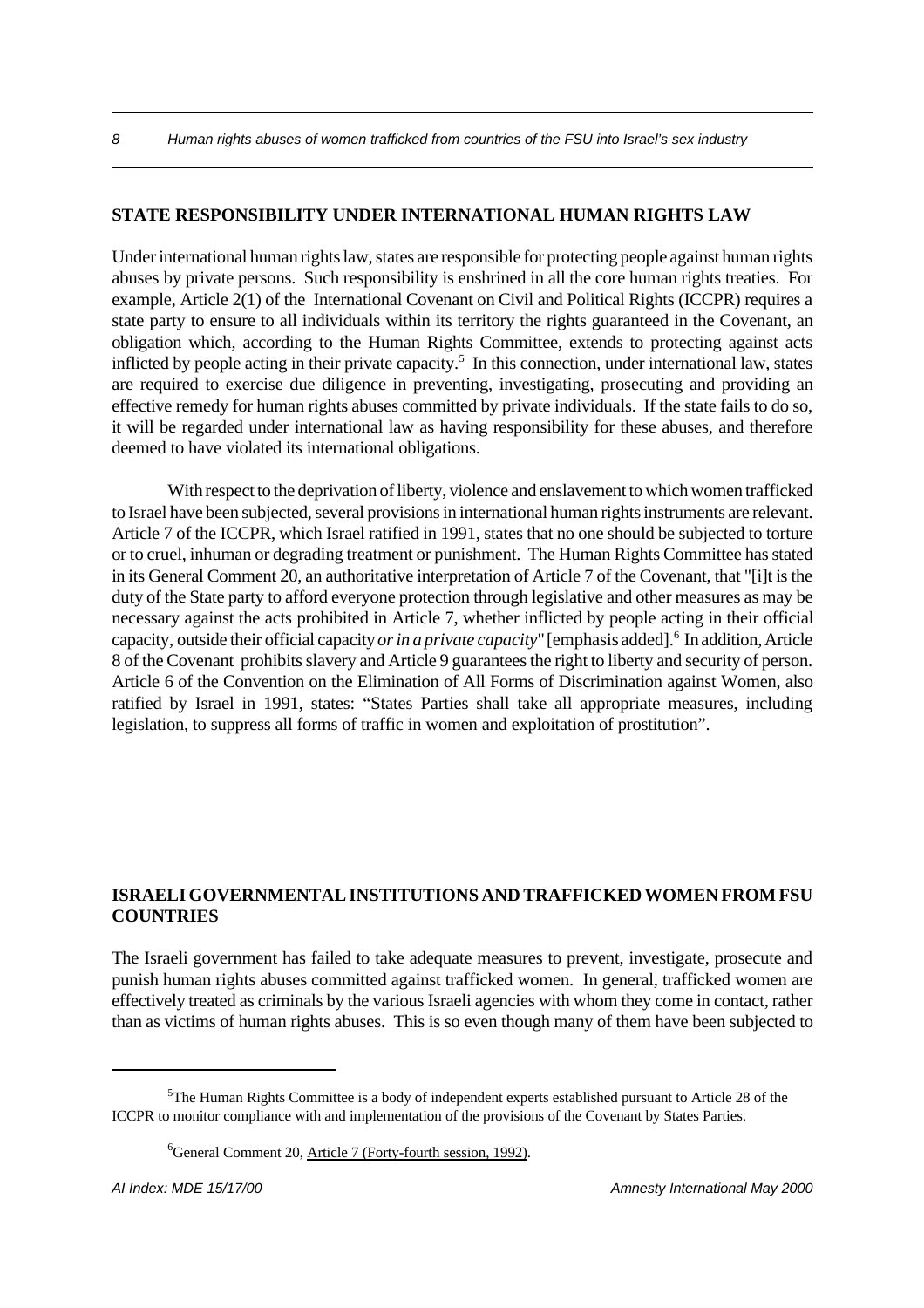human rights abuses such as enslavement or torture, including rape and other forms of sexual abuse, by traffickers, pimps or others involved in Israel's sex industry. Trafficked women come into contact with many different Israeli governmental agencies, but there appears to be no coherent governmental policy to combat these human rights abuses. In meetings with Amnesty International's delegates, government officials expressed concern about the plight of trafficked women. But, except in the case of the Department of Criminal Legislation in the Ministry of Justice, most agencies had not apparently developed policies to combat these abuses (see section on criminal legislation below).

The Human Rights Committee commented on the treatment of trafficked women in its examination of Israel's initial report on implementation of the ICCPR.<sup>7</sup> The committee stated that it:

"*regrets that women brought to Israel for the purposes of prostitution, many of whom are brought as a result of false pretences or coercion, are not protected as victims of trafficking but are likely to bear the penalties of their illegal presence in Israel by deportation. Such an approach to this problem effectively prevents these women from pursuing a remedy for the violation of their rights under article 8 of the Covenant. The Committee recommends that serious efforts be made to seek out and punish the traffickers, to institute rehabilitation programmes for the victims and to ensure that they are able to pursue legal remedies against the perpetrators*".

## **Relevant criminal legislation**

Under Israeli law, it is not illegal to engage in "prostitution" but the law criminalizes many activities associated with "prostitution", such as "procurement" (living off the earnings of a prostitute) or maintenance of a place for the purposes of prostitution. Trafficking of women to Israel is not illegal. Section 202(b) of the Penal Code makes it a criminal offence to instigate a woman voluntarily or involuntarily *to leave Israel* with the intent that she should "practise prostitution abroad". The Ministry of Justice informed Amnesty International's delegates in 1999 that it had drafted an amendment to the Penal Code to replace section 202(b) with a broader criminal offence making it illegal for a person to

<sup>&</sup>lt;sup>7</sup> CCPR/C/79/Add.93 Concluding Observations/Comments, adopted on 28 July 1998, para. 16.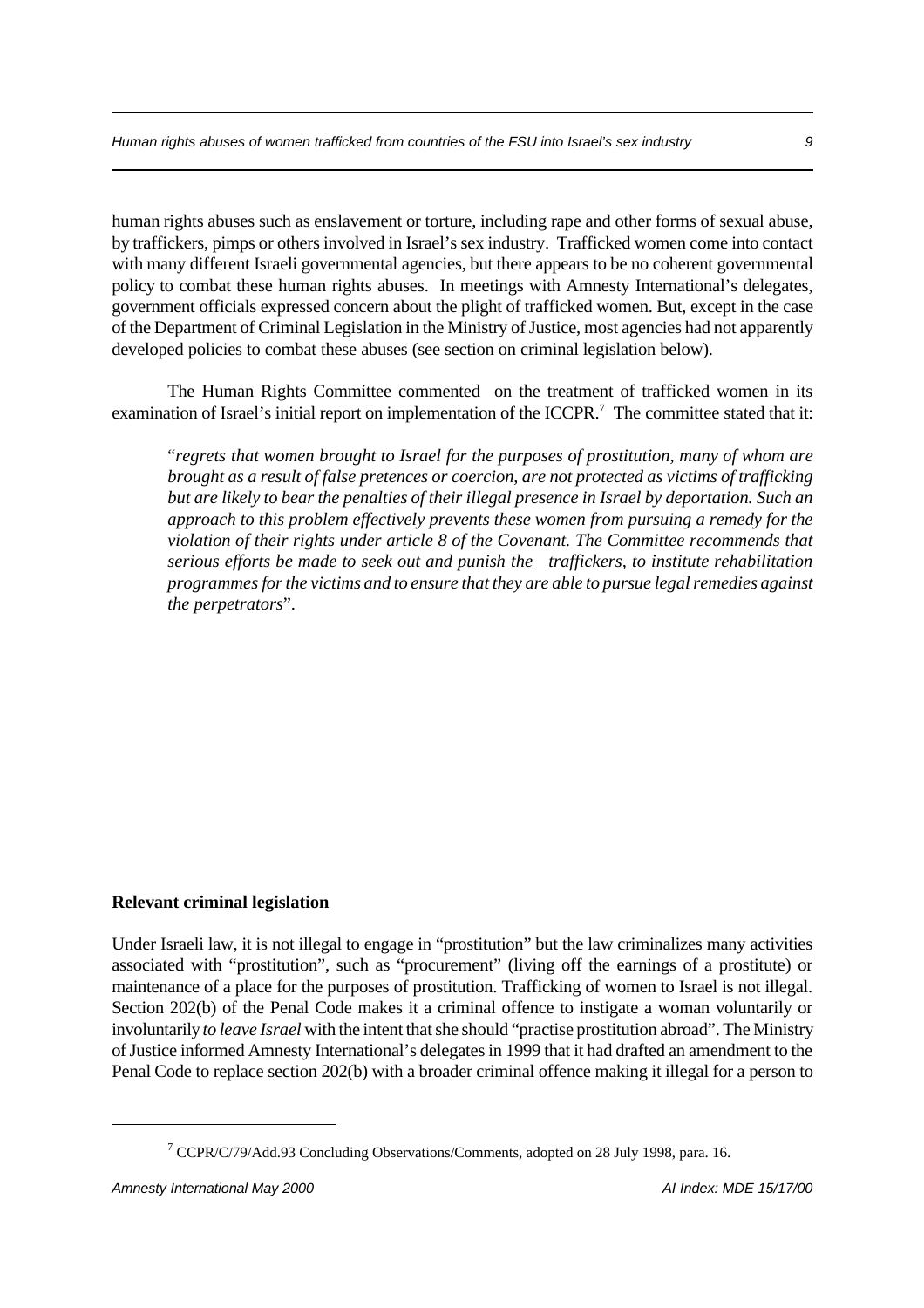#### *10 Human rights abuses of women trafficked from countries of the FSU into Israel's sex industry*

instigate another person to leave the state in which they reside in order to engage in prostitution outside the state in which they resided. At the time of writing, this amendment had not apparently become law.

Many of the human rights abuses perpetrated by traffickers, pimps or others involved in Israel's sex industry, such as assault, rape, abduction and false imprisonment, are criminal offences. Article 10 of the Penal Code deals with offences relating to prostitution and obscenity. For example, section 201 makes it a criminal offence punishable by up to five years' imprisonment for a person to use force, coercion, narcotics, intoxicants, threats or deceit to procure a woman for an act of prostitution or to detain a woman against her will in order to procure her for an act of prostitution. The Ministry of Justice has drafted amendments to the Penal Code imposing higher penalties of seven years' imprisonment when a person is led into prostitution in aggravating circumstances, for example when the offence is committed through the use of force or employing other means of pressure or by threatening the above.

Slavery and the buying and selling of persons are not criminal offences. The Ministry of Justice is reportedly in the process of drafting a provision to criminalize the buying and selling of persons.

In March 2000 the Knesset (Israel's Parliament) passed the Equality of Women Law, section 6(b) of which states that every woman is entitled to protection from violence, sexual harassment, sexual exploitation and trafficking in her person. A commentary attached to the law indicates that protection should be provided by the state.

## **Laws relating to arrest, detention and deportation**

Israeli law currently gives the Minister of the Interior broad powers to deport illegal aliens and to hold them in detention pending deportation. The Minister of the Interior may issue a deportation order against any person who is in Israel without a residence permit. The deportee is entitled to appeal to the Minister of the Interior within three days of issuance of the order and can also challenge the order in the High Court of Justice. Following the issuance of a deportation order, a deportee can be held in detention. Deportees can apply for bail to a committee within the Ministry of the Interior. The Israeli courts do not have jurisdiction to grant bail.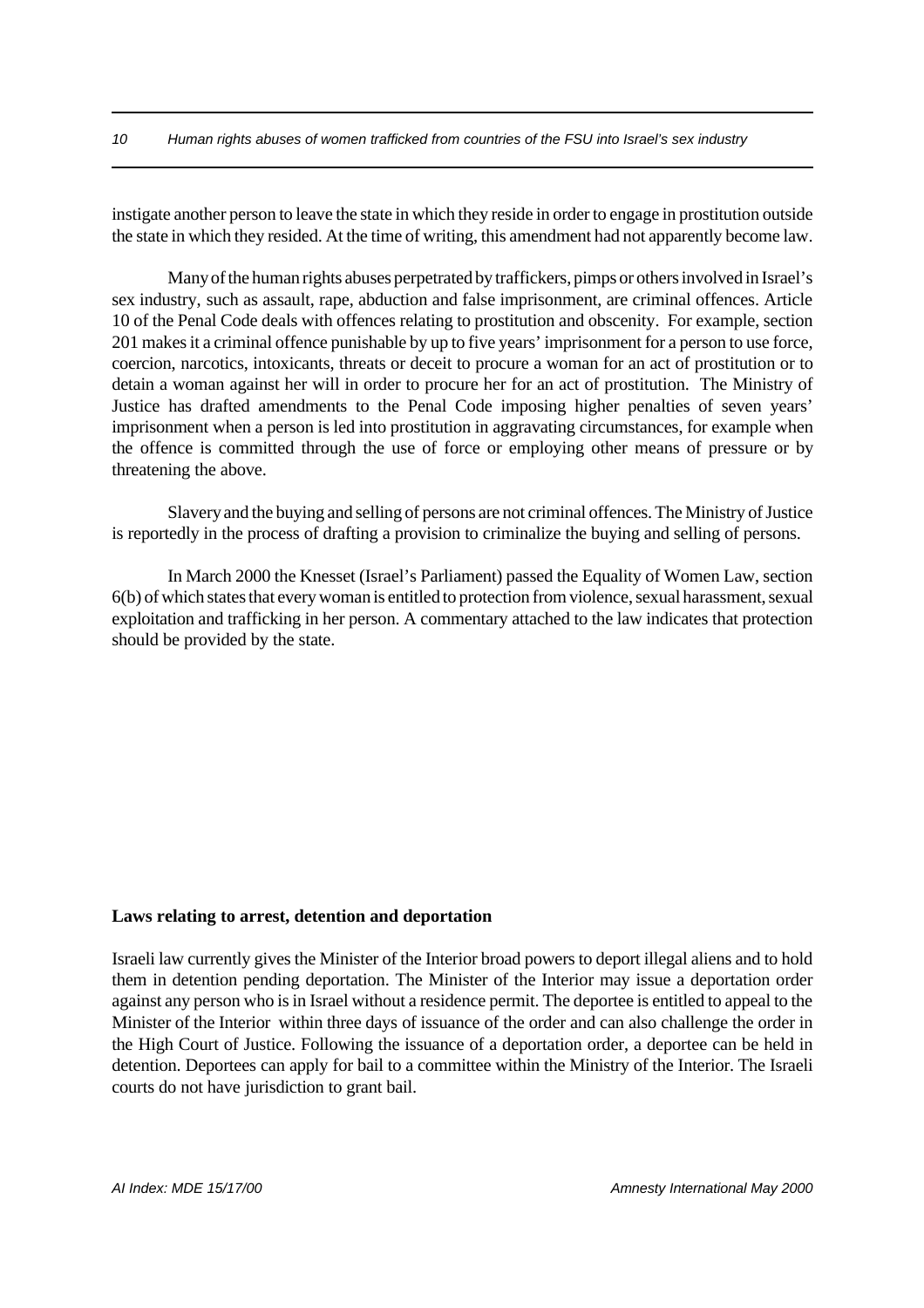In response to a High Court challenge by ACRI, an Israeli non-governmental organization, the Israeli government announced in September 1999 that it would draft new legislation on deportation of illegal aliens, including provisions regulating arrest and detention and providing for judicial review. Legislation has been drafted but has not yet been submitted to the Knesset.

## **Arrest and deportation in practice**

Many trafficked women end up in detention as a result of raids on brothels and massage parloursby the Israel Police. Normally the trafficked women will be arrested and served with a deportation order issued by the Minister of the Interior on the basis that they do not have a valid visa to be in Israel. Trafficked women, like other deportees, are entitled to appeal to the Minister of the Interior against this deportation order or their detention or to challenge such a decision in the High Court. According to the Association for Civil Rights in Israel, appeals by deportees are rare. There is no legal aid available to deportees, even though they may be without financial resources to challenge these orders. As ACRI states: "This situation also creates the possibility of the indefinite detention of persons against whom a deportation order has been issued without judicial review of the deportation order or the arrest, in the absence of a complaint initiated by the detainee."<sup>8</sup> A deportee is required to take the initiative in challenging the order even though he or she may be unable to communicate because of language barriers, lack basic information about the procedures involved or lack the financial resources to afford legal representation.

According to the Israeli government, deportees should be detained only as a last resort after the Minister of the Interior has considered "less restrictive alternatives, such as house arrest, posting of bond, regular reporting to the police, and so on."<sup>9</sup> In fact decisions to detain trafficked women do not appear to be examined by the Minister of the Interior on a case by case basis nor does consideration appear to be given to these alternatives. Detention is the norm. Amnesty International is aware of a number of isolated cases where trafficked women have been released on bail to women's shelters designed for Israeli women subjected to domestic violence, normally when they have been willing to cooperate with the police.

Some women spend very short periods of time in detention. Others may be detained for months. Recently, the period of time which trafficked women spend in detention has considerably lessened, mainly as a result of lobbying by local Israeli non-governmental organizations. Now most trafficked women detained at Neve Tirza Prison are deported within two weeks. But there remain cases where women may be held for several months in detention because the Ministry of Justice has issued an order preventing the woman from leaving the country until she has testified in a criminal case.

<sup>&</sup>lt;sup>8</sup> Association for Civil Rights In Israel, "Comments on the Combined Initial and First Periodic Reports Concerning the Implementation of the International Covenant on Civil and Political Rights", July 1998, page 72.

<sup>&</sup>lt;sup>9</sup> CCPR/C/81/Add.13 9 April 1998, Combined Initial and First Periodic Report concerning Implementation of the International Covenant on Civil and Political Rights, para. 396.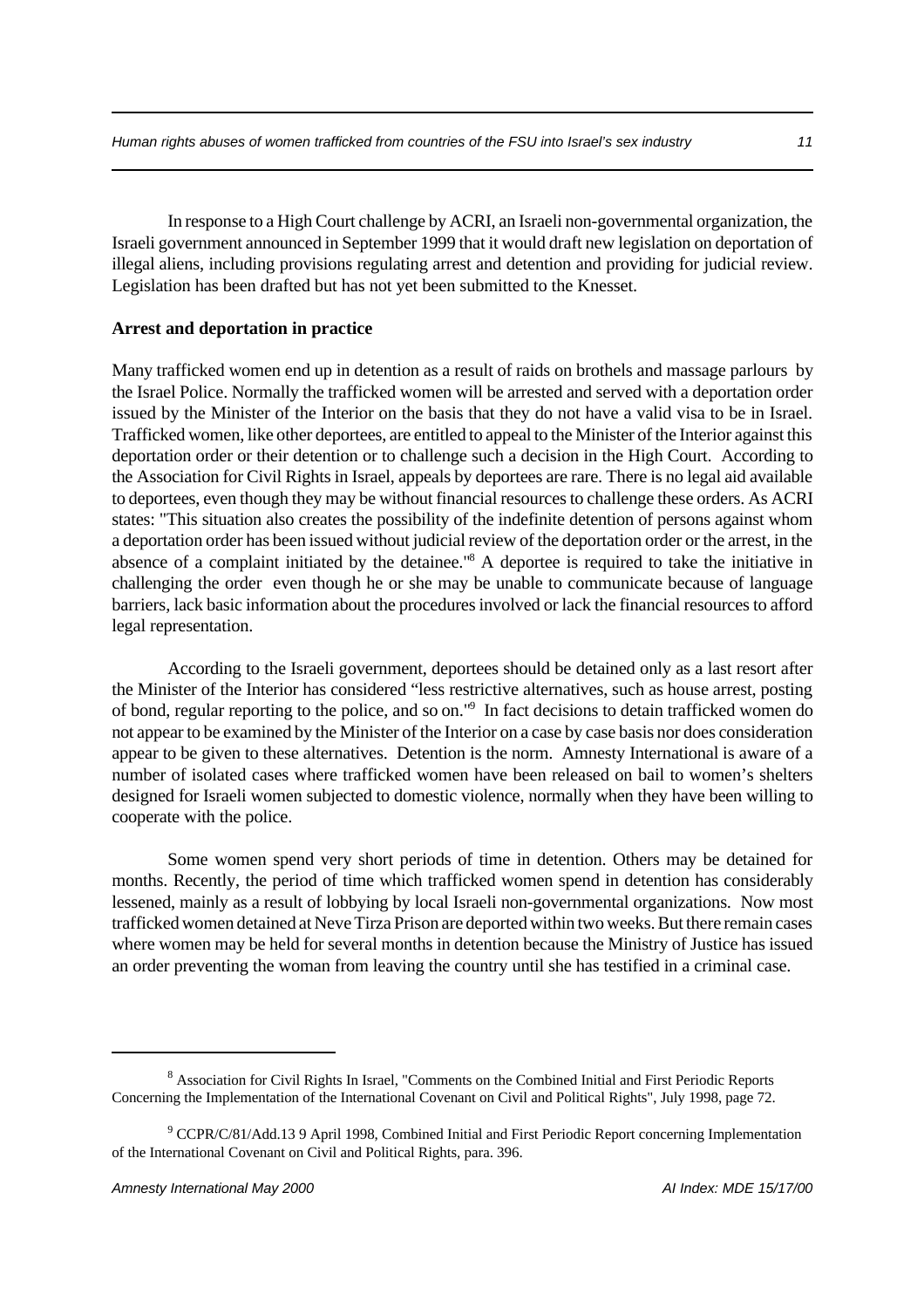#### *12 Human rights abuses of women trafficked from countries of the FSU into Israel's sex industry*

The period of detention depends on a variety of factors. A woman cannot be deported until she has a valid travel document and a ticket. Many women do not have valid travel documents when they are arrested as these have been confiscated by the traffickers or the pimps; in other cases the travel documents are false. In such cases the women have to wait until their consulates issue them with new travel documents. There may sometimes be delays in issuing new travel documents, especially if a trafficked woman does not initially disclose her real identity. Normally the Ministry of the Interior requires deportees to pay for the travel costs of returning to their country of origin. If they are unable to pay, then the Ministry of the Interior pays the expenses. In the past, there were long delays in deportation because the Ministry of the Interior claimed it lacked financial resources, but the situation has apparently changed recently.

In violation of Article 10(2)(a) of the International Covenant on Civil and Political Rights trafficked women simply awaiting deportation have been detained with convicted criminals in Neve Tirza Prison, Israel's only women's prison. Alternatively, trafficked women have also been detained with remand detainees in the same prison or in police lock-ups pending deportation. Periods of detention in police lock-ups with criminal detainees can last weeks and detention conditions are reportedly very poor. Amnesty International's delegates met prison officials at Neve Tirza Prison during their mission. The officials informed them that about 900 female deportees had been held at the prison during the previous five years. Between 60 and 70 per cent, almost all of them from FSU countries, had been involved in the sex industry, including between 10 and 20 girls aged less than 18. At the time of the visit, 17 women from FSU countries who had been involved in the sex industry were in detention at Neve Tirza.

Recently Neve Tirza Prison began to hold trafficked women in separate cells from criminal prisoners. There is no designated centre in Israel to house women awaiting deportation. A draft law prepared by the Ministry of Justice would require the Israeli government to establish, within two years of the law coming into force, special hostels for detaining illegal aliens.

Many trafficked women held in detention have been subjected to considerable physical and psychological trauma. However, no specially adapted services, for example counselling, designed to meet the specific needs of trafficked women from FSU countries, or indeed elsewhere, are available to these women. Prison officials at Neve Tirza Prison maintained that trafficked women had access to medical services to meet their physical and psychological needs. But the services available in Neve Tirza Prison are designed for sentenced prisoners who are Israeli nationals, and therefore are inappropriate to address the needs of trafficked women, let alone those of the ones among them who have been subjected to human rights abuses.

### **Law enforcement**

Officials in the Israel Police and the Office of the State Attorney acknowledged to Amnesty International that it is difficult to conduct investigations and bring prosecutions against individuals who commit human rights abuses against trafficked women. The organization was in fact unable to obtain from the Israeli authorities statistics relating to the number of criminal investigations opened, or data on prosecutions or convictions in cases involving human rights abuses against trafficked women. However, Amnesty International was able to obtain official statistics for women claiming to be citizens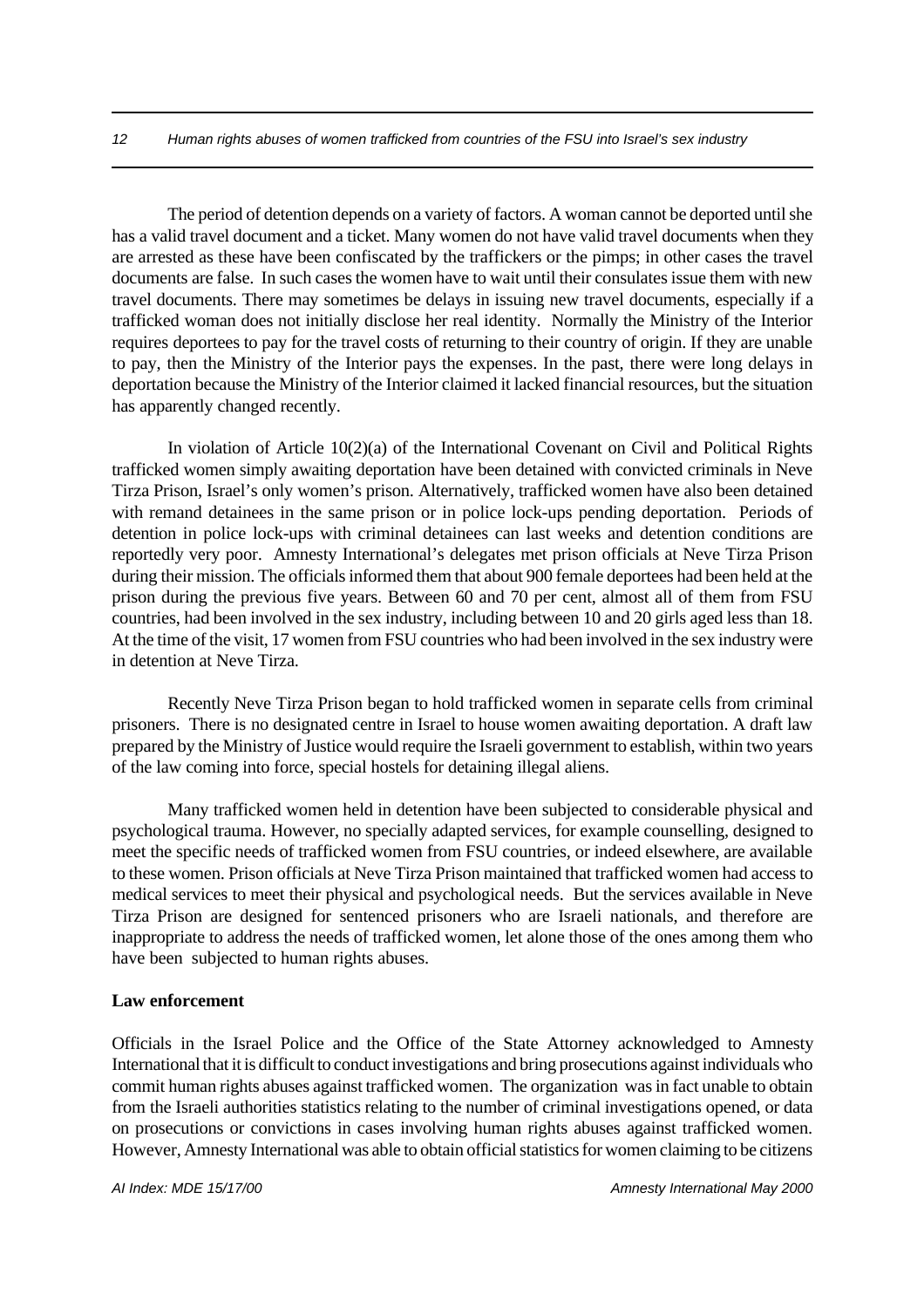of the Russian Federation deported from Israel in connection with their work as prostitutes. In 1998 132 women were deported. These figures represent an increase of nearly 100 per cent over the previous year.

Representatives of the Israel Police informed Amnesty International that in 1997, about 550 police files were opened under Article 10 of the Penal Code 1977, which covers prostitution and obscenity offences, and about 650 were opened in 1998. However, it was not clear how many of these files related to trafficked women. The Israel Police also informed Amnesty International that other investigations against traffickers and pimps were opened under other sections of the Penal Code, for crimes such as assault, kidnapping and unlawful possession of passports, but it was unable to provide Amnesty International with any statistics.

Various laws and policies in Israel, in particular the strict enforcement of immigration laws against trafficked women, discourage prosecutions of the people who assault, rape, unlawfully detain and/or otherwise abuse the human rights of these women. Many women are afraid to file complaints with the Israel Police or testify in criminal cases because they fear they will be imprisoned and deported, sometimes incurring severe economic loss. Women are also at risk of being subjected to further human rights abuses at the hands of their traffickers and pimps either in Israel or abroad. In 1998 the Israel Police announced that it would not arrest illegal aliens who filed complaints with the police unless there was another reason to arrest them beyond their mere illegal presence in the country.

Trafficked women are frequently unwilling to testify before the Israeli courts against individuals who have abused their human rights. A prosecutor interviewed by Amnesty International highlighted the gravity of the problem, explaining that in about 90 per cent of cases he had prosecuted involving trafficked women, the women had refused to testify in court even though they had previously provided statements to the Israel Police or to the State Attorney's Office. They are normally declared "hostile witnesses" thus allowing their previous statements to be considered as admissible evidence in court. Various factors discourage trafficked women from testifying. If a woman is ordered to testify, she runs the risk of being held in detention pending deportation, in most cases for a longer period than if she was not testifying. The Office of the State Attorney has the option to use the pre-trial testimony procedure, which would enable a trafficked woman to testify in court before the opening of a trial and to be deported quickly. Officials in the Office of the State Attorney expressed mixed feelings to Amnesty International about this procedure as it is often easier for defence lawyers to challenge pretrial testimony than testimony given during the trial. Nevertheless, in some cases the State Attorney's Office has used this option.

Trafficked women may also be discouraged from testifying by fears for their own safety and that of their families. Officials in the Office of the State Attorney admitted to Amnesty International that they could not offer protection to trafficked women who feared intimidation in Israel or abroad if they testified in prosecutions. There is no witness protection system in Israel.

Anna, whose story is featured above, described to Amnesty International how she was brought to court to testify against her pimp.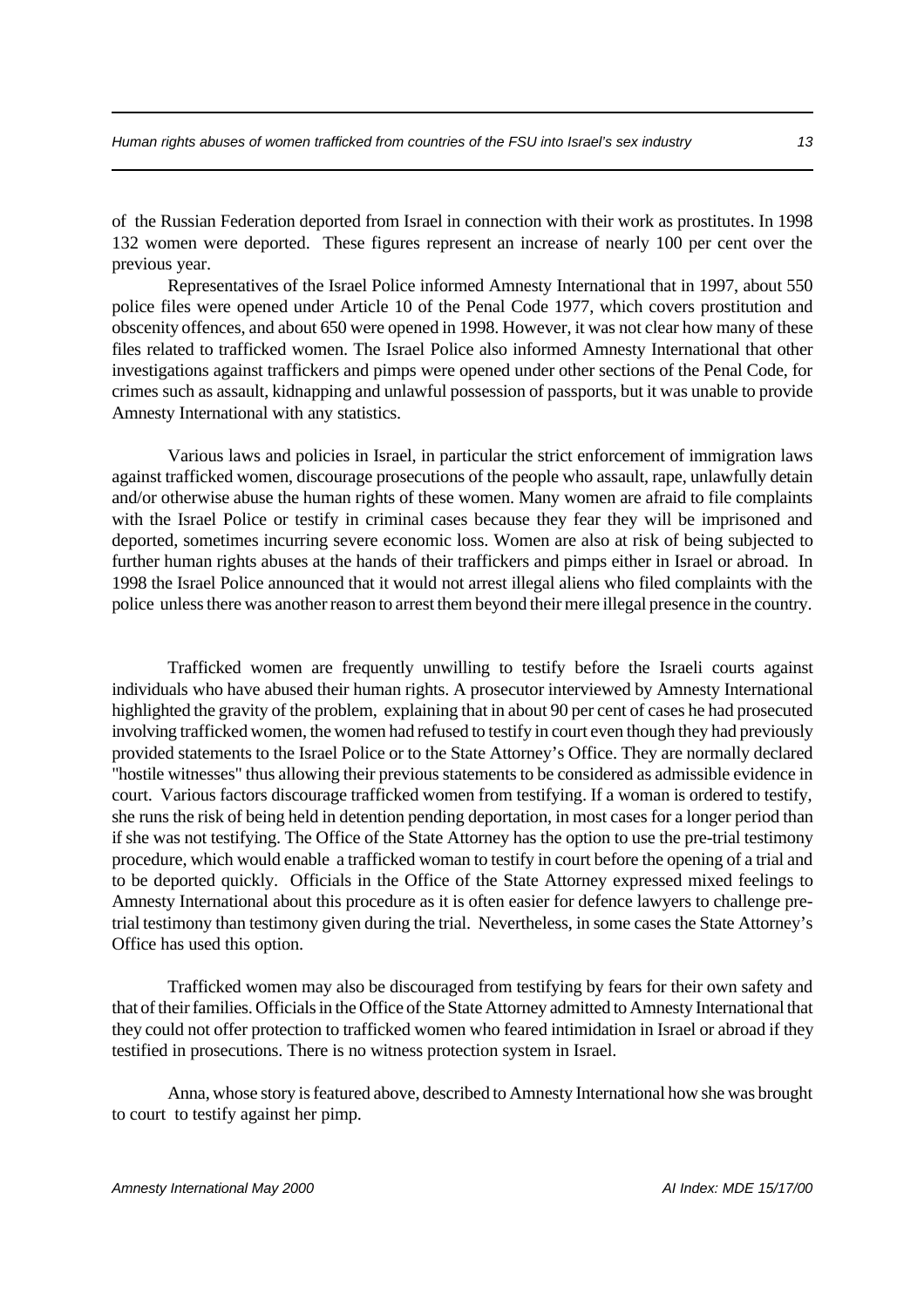*"Now I know why we were kept in Kishon [Detention Centre] for such a long time: the prosecution wanted us to testify at [X]'s trial. But nobody told us this at the time. Nobody asked us whether we wanted to testify against him or not. We did not know that we would be witnesses. We never agreed to it. .. We were taken to the court room in handcuffs. They only told us in the court room: 'Now you are witnesses. You have to tell only the truth. We have immediately enrolled you as witnesses for the police. We don't really have to ask your permission for this'. We did not say anything in court*."

*"After that we were interrogated in the police department in Haifa. They asked us: 'Why didn't you say anything in court?' We said: 'Because nobody asked our consent to being witnesses.' … [X] knows my address in St Petersburg and my telephone number because he kept my passport. I have a small daughter, eight years old, there. He threatened me that he would find me in Russia at home, if I did not behave as he wanted me to*."

#### **Forcible return**

An official in the Ministry of the Interior told Amnesty International that there is no attempt by the ministry prior to deportation to determine whether a trafficked woman will be at risk of human rights abuses upon return to her country of origin. The same applies even when trafficked women have given information to the Israel Police or testified in criminal proceedings.

Such an approach places Israel in violation of the customary principle of *non-refoulement*. This principle, enshrined in the 1951 Convention relating to the Status of Refugees and in other instruments such as the Convention against Torture and Other Cruel, Inhuman or Degrading Treatment or Punishment, the UN Principles on the Effective Prevention and Investigation of Extra-legal, Arbitrary and Summary Executions and the UN Declaration on the Protection of all Persons from Enforced Disappearance, prohibits the expulsion of anyone to a state where there are substantial grounds for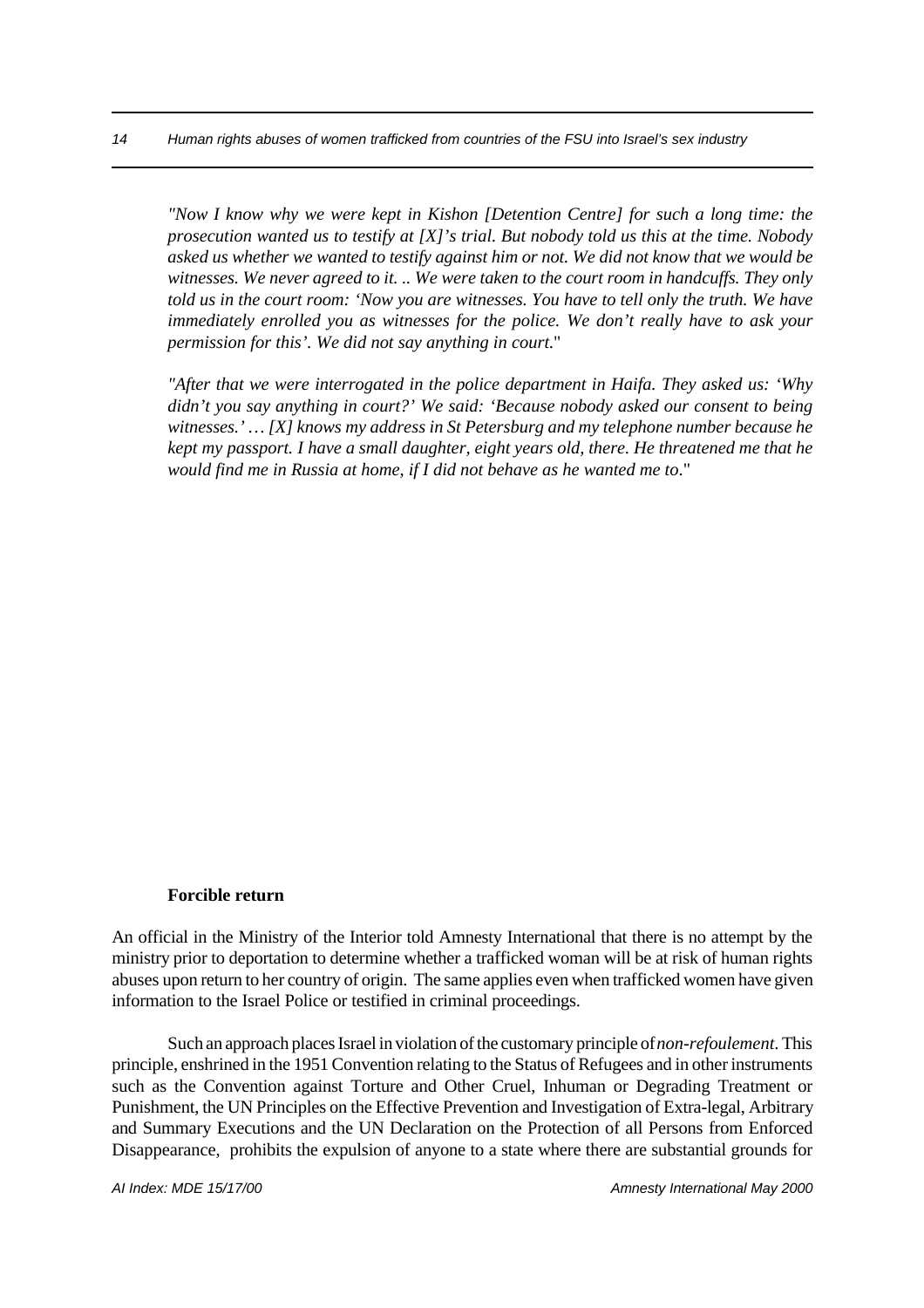believing that he or she would be in danger of being subjected to serious human rights abuses, including torture and extra-legal, arbitrary or summary execution. Generally, there is a duty on the sending state to take into account the human rights situation in the state of return and the risks that the individual concerned might face in this context before deciding to expel anyone.

This implies that there are certain obligations on the part of the government of Israel to allow for these women to have a determination of any rights they may have to international protection as provided for in the 1951 UN Refugee Convention. According to guiding principles of refugee law, those who wish to apply for asylum should be given the necessary facilities for submitting their cases to the authorities concerned and be given the opportunity to contact a representative of the United Nations High Commissioner for Refugees (UNHCR).

Some of those women who are to be deported might be able to sustain a claim as a Convention refugee according to the 1951 UN Refugee Convention definition. Essentially, they might have a claim to a well-founded fear of persecution because of a lack of state protection if there is evidence that they will be subject upon their return to human rights abuses for which the state is either unwilling or unable to protect them. Evidence of violence against trafficked women returned to their country of origin that would include a failure of the police to intervene to protect them or evidence that violence against trafficked women is not addressed as a serious public policy issue could support a finding that these women are refugees deserving of international protection.

In addition to any rights that might be available under the UN Refugee Convention, there is a general obligation on governments not to forcibly return a person to a situation where they may be at risk of torture or cruel, inhuman or degrading treatment according to *non-refoulement* provisions under the Convention against Torture. In effect, a woman who can sustain an argument that she is at risk of serious human rights abuses if returned to her country of origin should have a reasonable expectation of protection either under the UN Refugee Convention, the Convention against Torture, or at a minimum some form of protection under humanitarian programs. In addition, there is the concern that those women who provide testimony in criminal proceedings might by their very participation as witnesses place themselves in greater danger if returned to their country of origin. It would seem reasonable to argue that this may either result in them raising a claim as a refugee *sur place* or being deserving of consideration under humanitarian-based programs to acquire a right to remain in Israel under immigration criteria. In the event that the host state does not allow for immigration or does not have in place asylum adjudication processes then those women at risk should be able to access the resettlement programs of the UNHCR (as one of the three main solutions to international protection of refugees).

## **AMNESTY INTERNATIONAL'S RECOMMENDATIONS**

Under international law the Israeli government is under an obligation to exercise due diligence in preventing, investigating, prosecuting and punishing human rights abuses committed against trafficked women. The Israeli government has taken some steps to combat these human rights abuses, particularly in the field of legislation, but these measures have not been adequate. In the light of its obligation under international law, Amnesty International recommends the following: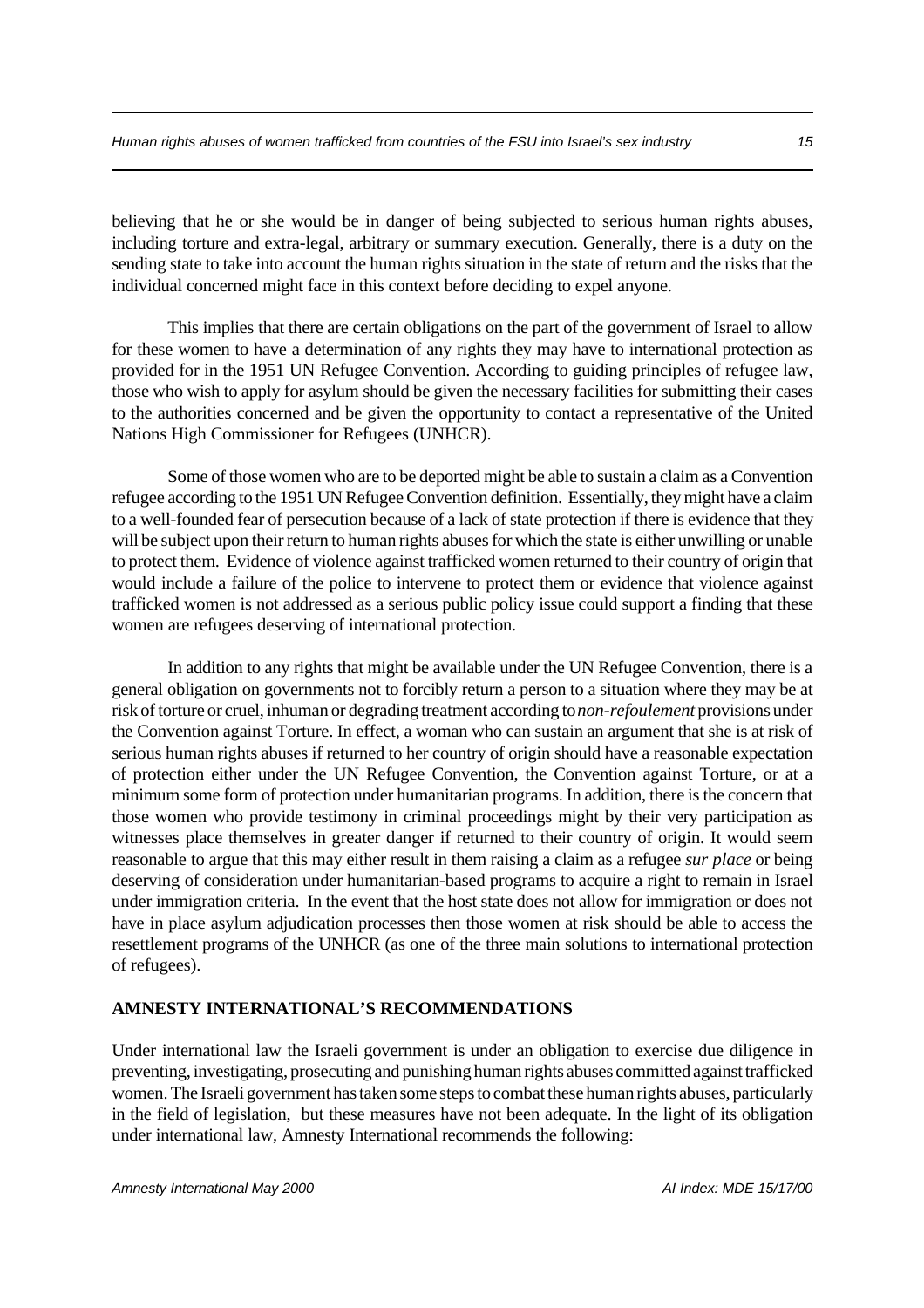## *16 Human rights abuses of women trafficked from countries of the FSU into Israel's sex industry*

- the Israeli government should conduct a review of how governmental agencies, in particular the Ministry of the Interior, the Israel Prisons Service, the Israel Police and the Office of the State Attorney, have responded to human rights abuses perpetrated against trafficked women in Israel;
- based on the outcome of this review, the Israeli authorities should develop an overall interagency strategy to ensure that there is a coordinated and effective response by the various agencies involved to the human rights abuses to which trafficked women are subjected.

In particular the Israeli government should:

- enact legislation making slavery and the buying and selling of persons unlawful;
- ensure that its criminal laws and criminal justice system treat trafficked women who have been victims of human rights abuses as such and as potential witnesses, rather than as criminals;
- with a view to enhancing Israel's overall capacity to investigate and prosecute human rights abuses in the context of trafficking, consideration should be given to the establishment of a specialized unit charged specifically with dealing with investigation and prosecution of these abuses;
- bring to justice, in accordance with internationally recognized fair trial standards, those alleged to have committed human rights abuses ranging from enslavement and other restrictions of liberty, to torture, including rape and other sexual assaults, against trafficked women;
- develop awareness-raising and training programs aimed at relevant government officials, in particular officials in the Ministry of the Interior, the Israel Police, the Israel Prisons Service and the Office of the State Attorney. These programs should be premised on an approach that takes into account human rights as well as law enforcement issues and should include information about the human rights abuses suffered by trafficked women, thereby emphasizing that they should be treated as victims of human rights abuses rather than as criminals;
- take steps to ensure the safety of victims of these human rights abuses, including of women who provide information to the police or who testify in criminal prosecutions, in Israel and abroad;
- increase international cooperation, in particular cooperation with the governments of the FSU and transit states to combat human rights abuses committed against trafficked women. The involvement of Embassies and Consulates of FSU countries in Israel should form a particular focus of attention for international cooperation in order to raise awareness about the plight and needs of trafficked women victims of human rights abuses. A forum of Israeli and Embassy and Consulate officials of FSU countries should be convened to identify areas of cooperation between recipient and sending countries;
- detain trafficked women pending deportation only as a last resort;
- ensure that trafficked women are held in detention in conditions which comply with the Body of Principles for the Protection of Persons under any Form of Detention or Imprisonment;
- open as soon as possible a hostel where trafficked women may stay pending deportation;
- ensure that trafficked women have access to appropriate services, including legal aid, counselling and medical services;
- in accordance with guiding principles of refugee law, give to trafficked women who wish to apply for asylum the necessary facilities for submitting their cases to the authorities concerned